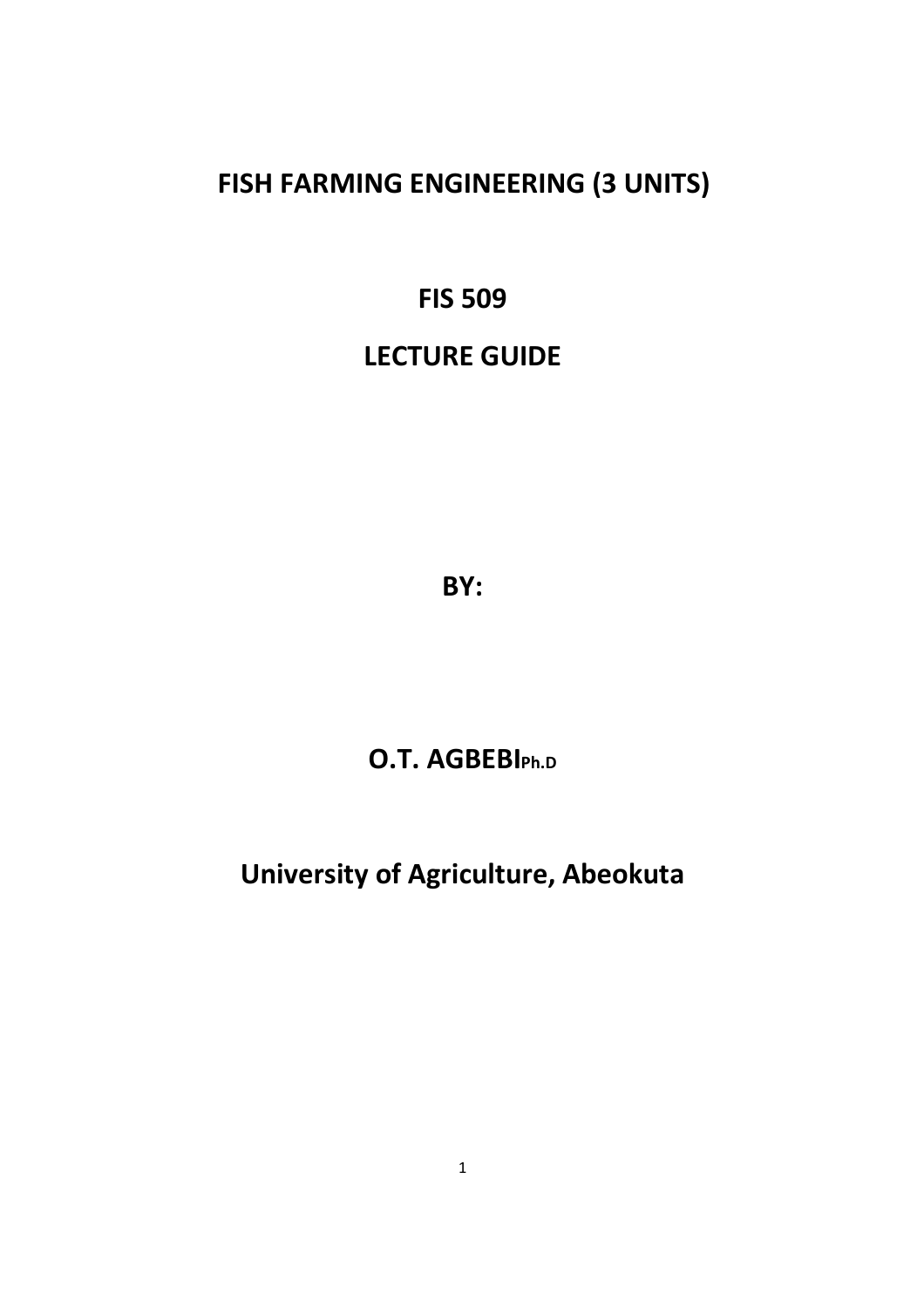

#### **FIS 509: FISH FARMING ENGINEERING (3 UNITS)**

## **RECIRCULATORY AQUACULTURE SYSTEM (RAS)**

 Re-circulatory Aquaculture System (RAS) is described as the techniques of reusing the volume of water that has been utilized to produce fish in a closed or semi-closed system. It is mechanically sophisticated and biologically complex. It is biologically intense meaning fish are usually reared intensively to make the system cost-effective. Thus RAS involves the process of recycling the water used in the rearing of fish through series of filtration processes, and disinfection using chlorination, ultra-violet irradiation, ozonation or combination of these to control or remove unwanted organisms and metabolites that enter into the system.

 Water from the fish rearing tanks flows by gravity into the sedimentation tank which has filtration materials to filter the solids and suspended materials contained in the used water. The filtered water is then disinfected and pumped into the bio-filtration tank which contains the biofilter media that harbor nitrifying bacteria. The nitrifying bacteria convert ammonia in the water first to nitrate and then to nitrate. Thus, the ammonia free water flows into reception tank where it is aerated, and flows back into the tank and the process continues.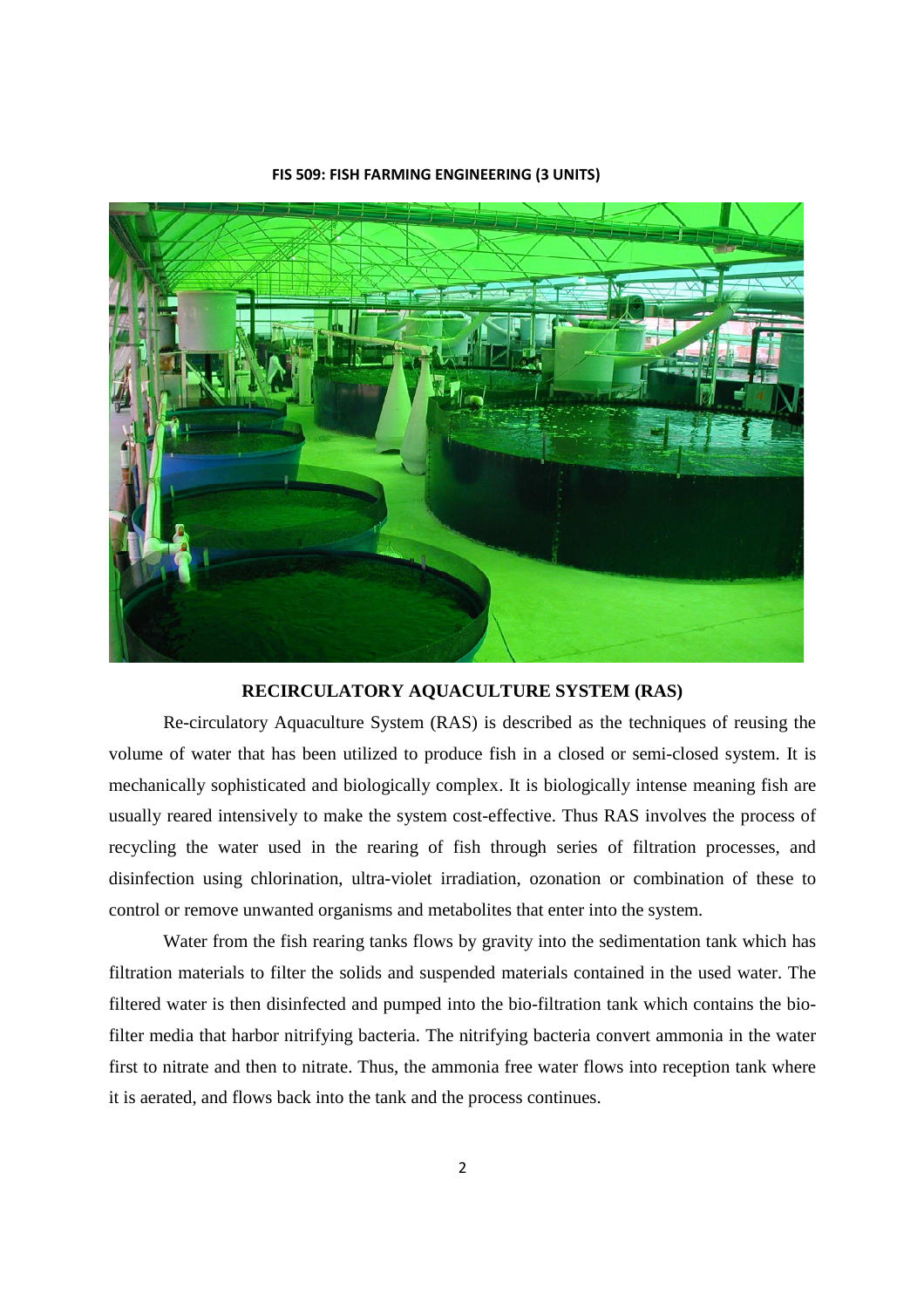Many commercial RAS, to date have filed because of poor design, inferior management or flawed economies component failures, poor water quality, stress, diseases and off flavor are common problems in poorly managed systems.

 Re circulatory System must maintain uniform flow rates (water and air/oxygen), fixed water levels and uninterrupted operation in order to provide a suitable environment for intensive fish production. Management of RAS takes education, expertise and dedication.



## **Flow Chart for Re-Circulatory Aquaculture System**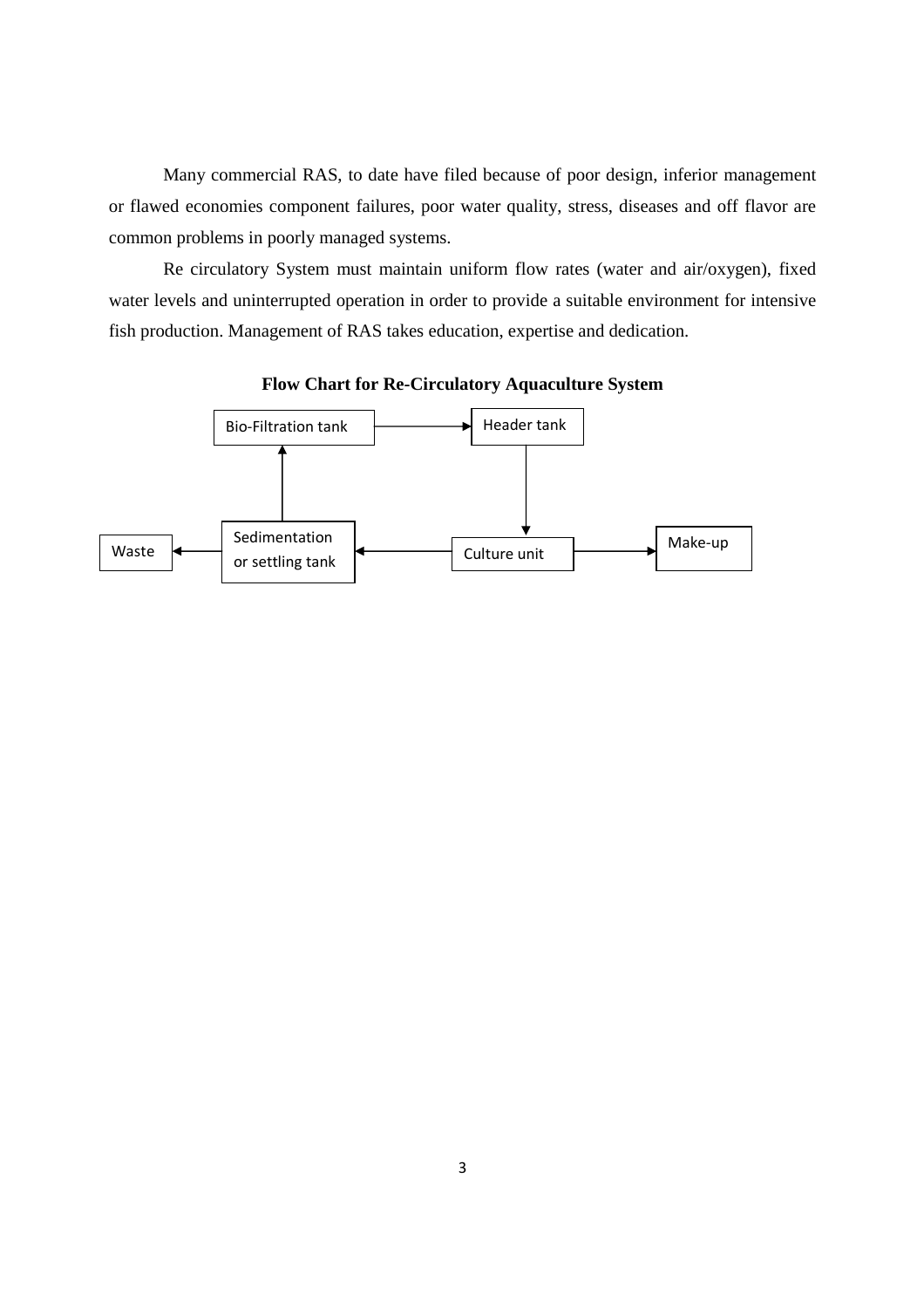#### **DESIGN AND CONSTRUCTION OF CAGES**

The basic approach to fish cage system design involves the principle of GETTING-WHAT-YOU-WITH-WHAT-YOU-HAVE i.e. to adjust structures and materials to local supply and conditions such that the desired effects or results are achieved.

## **MATERIALS**

 There are two types of cage systems in use viz. Floating cages and fixed cages. Both types of cages are made up of the cages and a framework (raft in the floating type) except that there are anchors and floating devices in the floating cages system. The following are used for the different parts;

- (i) Cages: galvanized wire mesh, plastic nets, Styrofoam and other nettings, wood and bamboo lattices e.t.c.
- (ii) Framework (raft): Bamboo, galvanized iron, weed and plastic.
- (iii) Floats: Bamboo, PVC pipes, logs, spherical buoys, metal drum, plastic keg/drum, aluminum cylinders, used rubber tyres.
- (iv) Mooring devices: Concrete stones, wooden pegs, large metal anchors.

#### **DESIGN**

There are various design of fish cages depending on the purpose, the species for culture, the location e.t.c. the detail as follows:

## **Rafts**

- (i) 9m  $*$  6m with six, 3m $*$  3m apartments
- (ii) 9m  $*$  9m with nine, 3m  $*$  3m apartments
- (iii) 9m  $*$  9m with sixteen, 2m $*$  2m apartments
- (iv)  $7m * 7m$  with four,  $3.5m * 3.5m$  apartments
- (v) 6m  $*$  6m with sixteen, 1.5m  $*$  1.5 apartments
- (vi) 6m  $*$  6m with four, 3m  $*$  3m apartments
- (vii) 5m \* 5m with sixteen, 1.25m \* 1.25m apartments

#### **Net-Hapas**

Only three net-hapa sizes have been experimented upon: 2\*2\*1m, 1\*2\*1m and 1\*1\*1m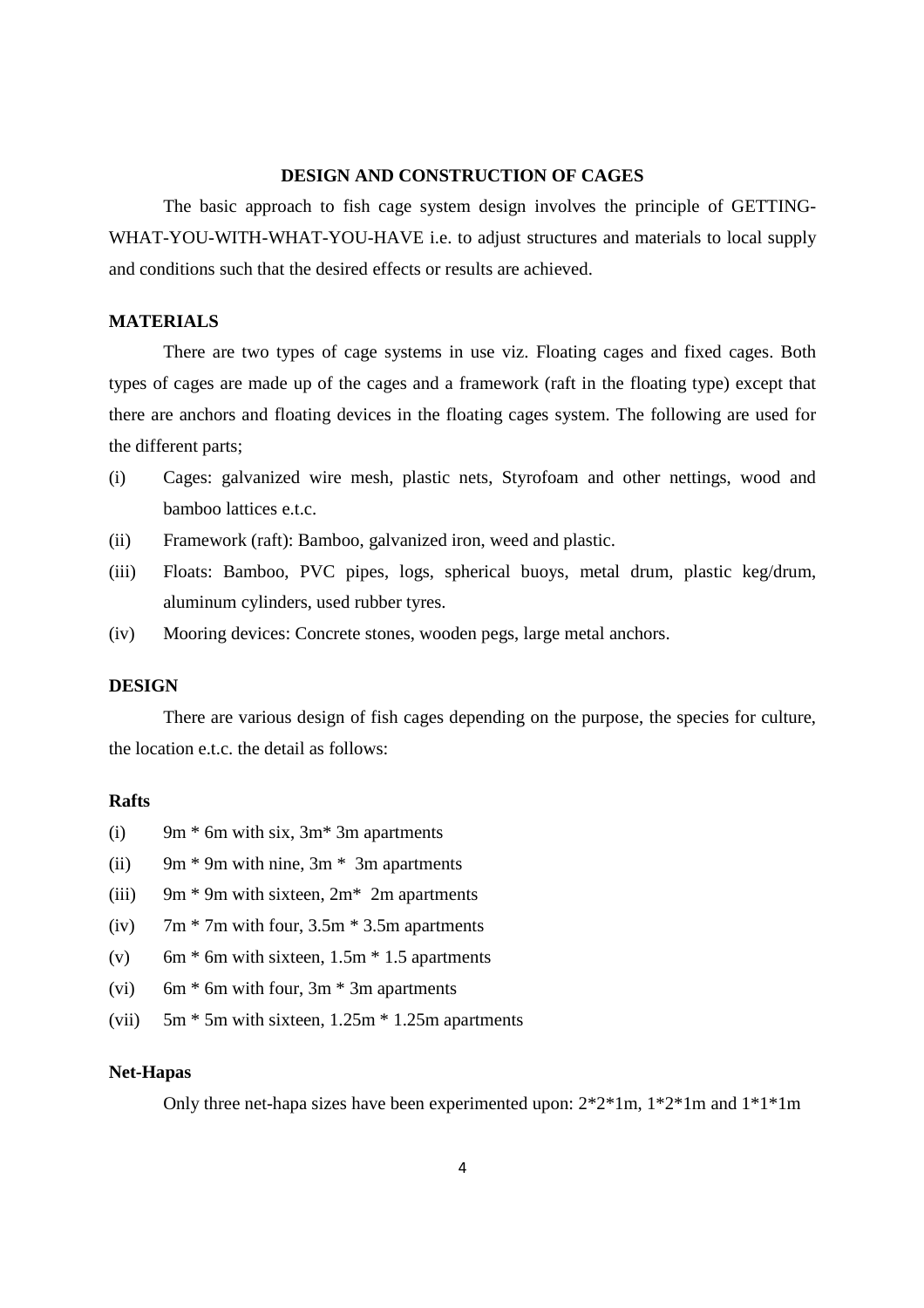### **Net Cages**

Four different sizes of net-cages have been tried:

- $(i)$  1\*1\*1.5m
- (ii)  $2*2*2m$
- $(iii)$  3\*3\*2.75m
- $(iv)$  3\*3\*3.5m

 The mesh sizes of these capes vary from 10mm to 25mm. There is a cage system operation termed TVIS- Tilapia Vertically Integrated System- every stage in the life history of the fish (from hatchlings to adult or table size). The present most portable and practical Tilapia hatchery/nursery is that, it include consisting of 6<sup>\*6</sup>m raft with sixteen, 1.5<sup>\*</sup>1.5m apartments fittable with sixteen, 1\*1\*1m net-hapas. The net-hapas have top covers which prevent the caged fish, especially the breeders from jumping out. The covers also protect the fry/fingerlings from being preyed upon by aerial predators such as birds. On the other hand, the most ideal design for growing table-size fish and brooders is the module of 7m\*7m raft with far 3.5\*3.5m apartments to which can be tied four 3\*3\*2.75m. The mesh size of the net-cages (210/9, 400md) may vary from 3/8" (10mm) to 1" (25.4mm) depending on the size/shape of the fish. The smaller the size of the fish to be stoked, the smaller the mesh size of the net cage.

 Several modules of these hatchery/nursery and grow-out facilities can be linked together for commercial cage fish culture enterprise.

## **CONSTRUCTION**

#### **Net-Hapa**

- The net-hapa is sown into the required shape and size with nylon thread  $(210/2)$  using a sewing mmachine.
- Kuralon rope (NO.15) is passed through nylon cloth tape on the vertical corners of the hapa to fortify the hapa.
- The kuralon rope is made such that it extends out of the four bottom rope is made such that it extend, out of the four corners of the hapa in form of loops to which riggers (small sinkers) are tied when the hapa is floated in the water for fish culture/breeding.